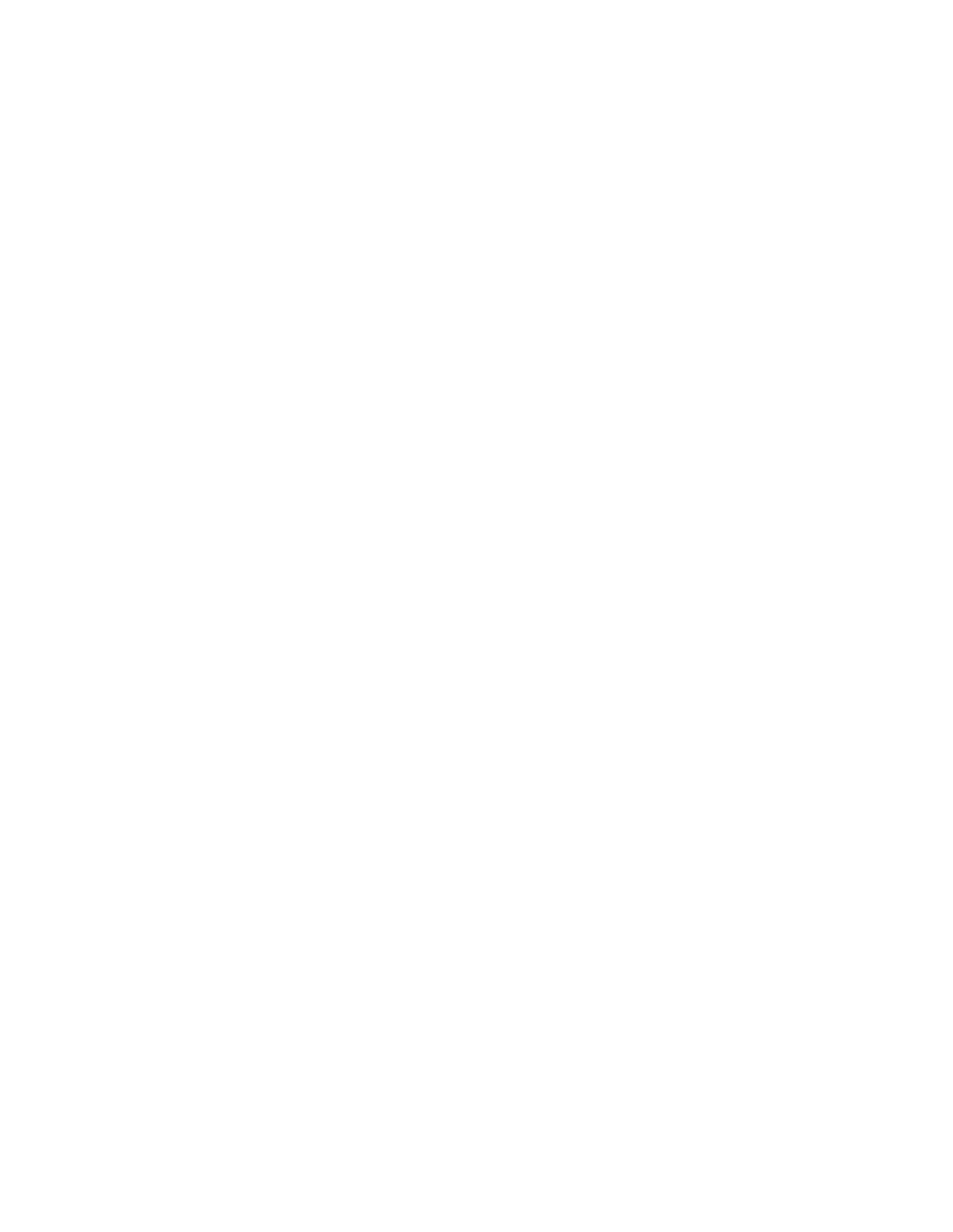## **HILL, Justice**.

l

[¶1] Corrine Sheaffer (Sheaffer) appeals a determination by the district court that a surreptitious tape recording of a University of Wyoming (the University) committee meeting was not a public record under the Wyoming Public Records Act (WPRA), Wyo. Stat. Ann. §§ 16-4-201 *et seq*. We conclude that the tape is a public record and remand for further proceedings to determine whether any exemptions apply or, if disclosure is appropriate, whether any portions of the tape are subject to redaction.

## **ISSUES**

- [¶2] Sheaffer sets out three issues in her brief:
	- I. Did the district court err in denying inspection of the tape recording, by finding it is not a "public record", as defined by Wyoming Statute § 16-4-201?
	- II. If the tape recording is a "public record", as defined by Wyoming Statute § 16-4-201, should inspection be denied for any exemption asserted pursuant to Wyoming Statute § 16-4-203?
	- III. If the court orders inspection of the tape recording, should it be redacted?

The University's statements of the issues do not differ substantively from Schaeffer's.

## **FACTS**

[¶3] In 2003, Sheaffer was employed as the University's manager of Transportation and Parking Services. In November, a subordinate secreted a recorder to tape a meeting of the University's Traffic Appeals Committee.<sup>[1](#page-2-0)</sup> The tape subsequently came into the possession of the director of the University's Auxiliary Services and the matter was reported to the University police. After an investigation, the University concluded that Sheaffer's actions constituted "serious misconduct" and her employment was terminated. No criminal charges resulted from the investigation.

[¶4] In September of 2004, after her termination, Sheaffer requested access to the tape. The University denied the request on the grounds that the tape recording was not an

<span id="page-2-0"></span><sup>&</sup>lt;sup>1</sup> The University and the subordinate contend that Sheaffer ordered the taping; Sheaffer denies that, claiming that the subordinate acted on his own initiative. Our determination that the tape is a public record is equally applicable under either scenario.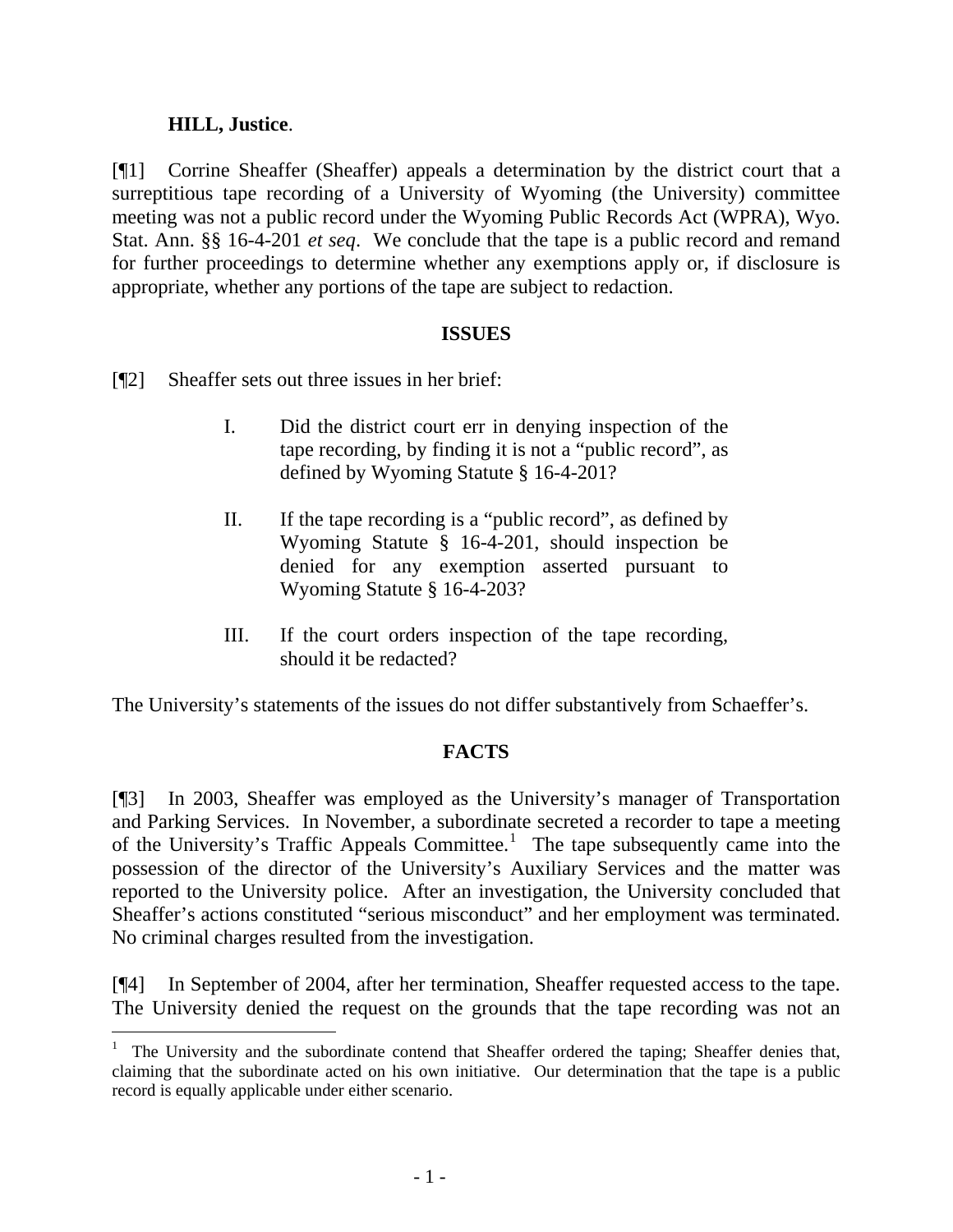official record<sup>[2](#page-3-0)</sup> of the University, and that it was otherwise exempt from disclosure under Wyo. Stat. Ann. §§ 16-4-20[3](#page-3-1)(b)(i)<sup>3</sup> and (d)(xi).<sup>[4](#page-3-2)</sup> Sheaffer responded by filing an *Application for Order to Show Cause Why Inspection of Public Record Denied* in the district court. After a hearing, the district court upheld the University's determination that the tape was not a public record:

> This Court disagrees with Sheaffer. It is clear that the surreptitious recording is not, in fact, a public record. And, despite what she contends, the purpose for which the tape was made is, in fact, important. The "public record" definition requires that such records be made by the State of Wyoming (or its agencies) or "received by them in connection with the

<span id="page-3-1"></span><sup>3</sup> Wyo. Stat. Ann. § 16-4-203(b)(i) (LexisNexis 2005):

(b) The custodian may deny the right of inspection of the following records, unless otherwise provided by law, on the ground that disclosure to the applicant would be contrary to the public interest:

> (i) Records of investigations conducted by, or of intelligence information or security procedures of, any sheriff, county attorney, city attorney, the attorney general, the state auditor, police department or any investigatory files compiled for any other law enforcement or prosecution purposes[.]

<span id="page-3-2"></span><sup>4</sup> Wyo. Stat. Ann. § 16-4-203(d)(xi) (LexisNexis 2005):

. . . .

(d) The custodian shall deny the right of inspection of the following records, unless otherwise provided by law:

(xi) Records or information compiled solely for purposes of investigating violations of, and enforcing, internal personnel rules or personnel policies the disclosure of which would constitute a clearly unwarranted invasion of personal privacy[.]

<span id="page-3-0"></span><sup>&</sup>lt;sup>2</sup> What constitutes a public record is defined by Wyo. Stat. Ann. § 16-4-201(a)(v) (LexisNexis 2005):

<sup>(</sup>v) "Public records" when not otherwise specified includes the original and copies of any paper, correspondence, form, book, photograph, photostat, film, microfilm, sound recording, map drawing or other document, regardless of physical form or characteristics that have been made by the state of Wyoming and any counties, municipalities and political subdivisions thereof and by any agencies of the state, counties, municipalities and political subdivisions thereof, or received by them in connection with the transaction of public business, except those privileged or confidential by law[.]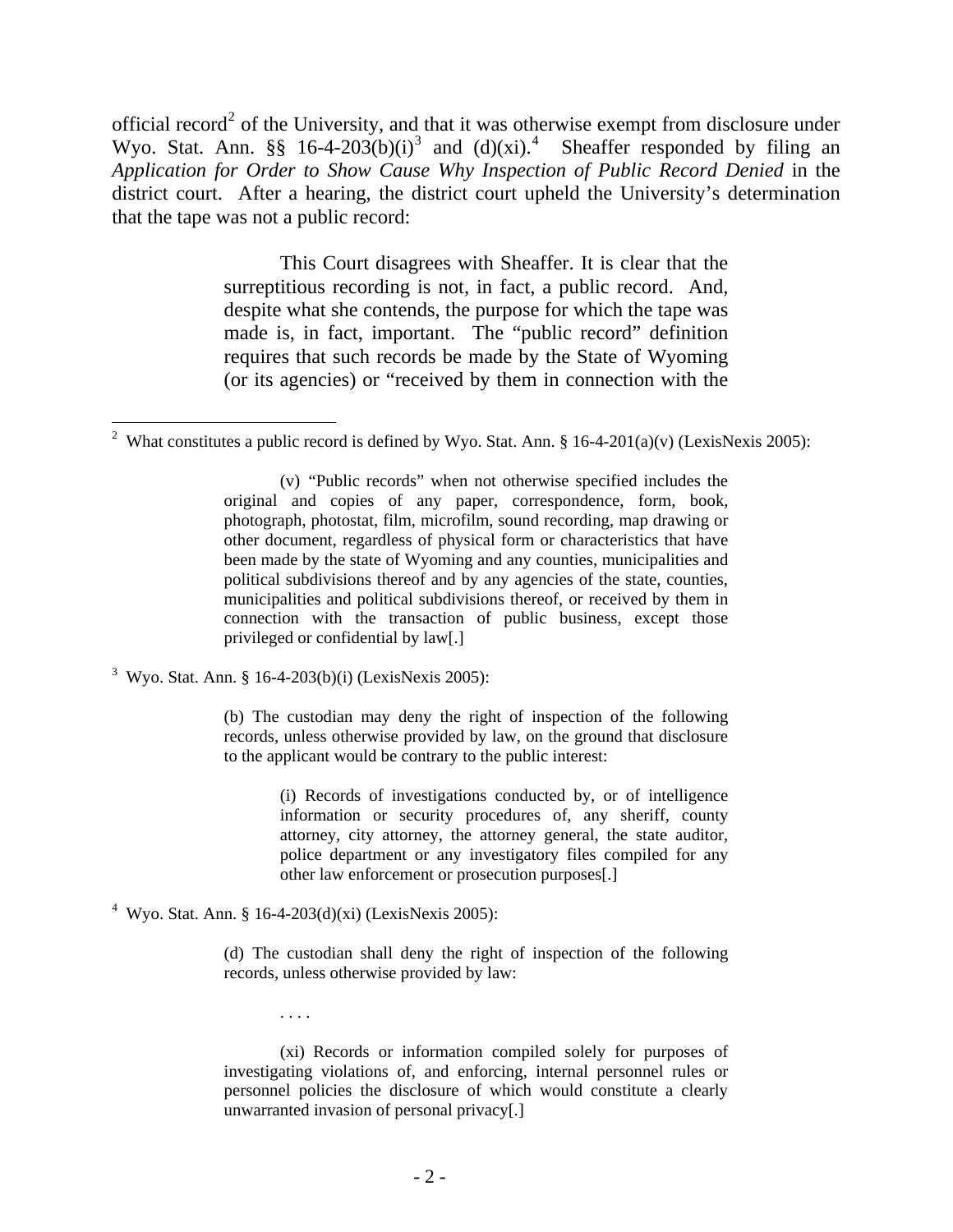transaction of public business." Wyo. Stat.  $\S$  16-4-201(a)(v). Here, the Appeals Committee does not record or keep minutes of its proceedings. [footnote omitted] The tape was made by an individual who, as it happened, was employed by the University, but his action was neither part of his official duties or undertaken at the behest of the Committee. The fact that the tape was made by someone who happened to be a public employee does not, in and of itself, make that tape a public record. Although Sheaffer asserts that the meetings are held in an area where University employees and others can "overhear" the proceedings and the Albany County Attorney's Office declined prosecution because the Appeal Committee had no expectation of privacy when conducting its meetings, those facts do not create a public record. The tape was not a record kept (or received) by the University in connection with the transaction of public business; it was made clandestinely by Kunkel, whether at Sheaffer's request or not. In sum, the recorded tape does not fall within the realm of "public records" as intended by the Act. *See Laramie River Conservation Council v. Dinger*, 567 P.2d 731 (Wyo. 1977). Disclosure pursuant to a request submitted pursuant to the Public Records Act is, therefore, not required.

Sheaffer appeals the district court's order.

## **STANDARD OF REVIEW**

[¶5] The determination of whether or not the tape is a public record requires us to construe various provisions of the WPRA.

> In interpreting statutes, our primary consideration is to determine the legislature's intent. All statutes relating to the same subject or having the same general purpose must be considered and construed in harmony. Statutory construction is a question of law, so our standard of review is *de novo*. We begin by making an inquiry respecting the ordinary and obvious meaning of the words employed according to their arrangement and connection. We construe the statute as a whole, giving effect to every word, clause, and sentence, and we construe all parts of the statute in *pari materia*.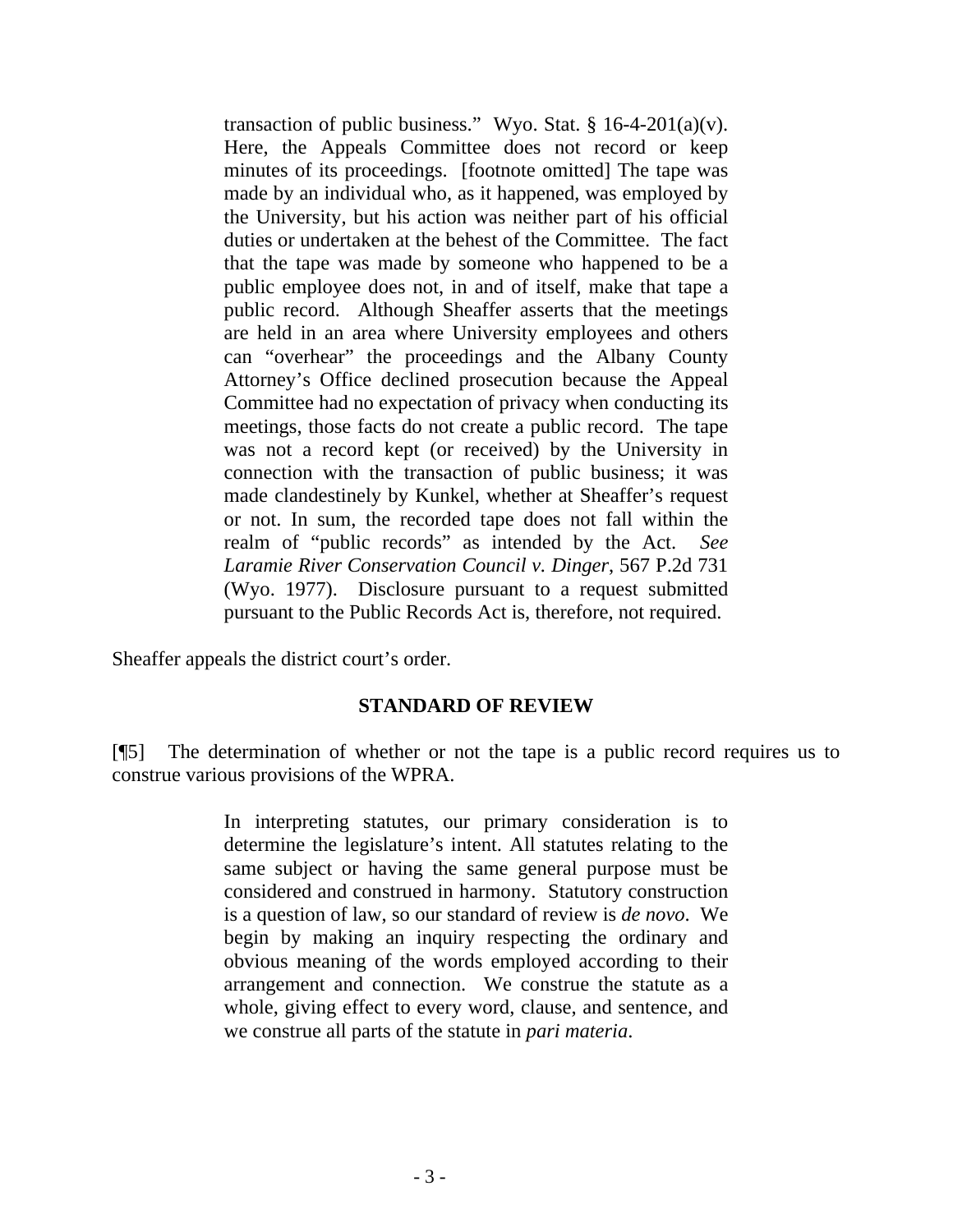*Allsop v. Cheyenne Newspapers, Inc.*, 2002 WY 22, ¶ 9, 39 P.3d 1092, 1095 (Wyo. 2002) (citing *Wyoming Board of Outfitters and Professional Guides v. Clark*, 2001 WY 78, ¶ 12, 30 P.3d 36, 41 (Wyo. 2001)).

[¶6] The WPRA permits any person to access public records: "All public records shall be open for inspection by any person at reasonable times, except as provided in this act or as otherwise provided by law . . . [.]" Wyo. Stat. Ann. § 16-4-202(a); *Houghton v. Franscell*, 870 P.2d 1050, 1052 (Wyo. 1994).

The policy underlying the WPRA is on disclosure:

The object of the public records act is disclosure, not secrecy, and we therefore interpret the act liberally in favor of disclosure, construing all exemptions narrowly. *Sheridan Newspapers, Inc. v. City of Sheridan*, 660 P.2d 785, 793, 794 (Wyo. 1983); and *Laramie River Conservation Council v. Dinger*, 567 P.2d 731, 733 (Wyo. 1977). Legislation requiring disclosure of information is considered remedial, and

> [r]emedial statutes are liberally construed to suppress the evil and advance the remedy. The policy that a remedial statute should be liberally construed in order to effectuate the remedial purpose for which it was enacted is firmly established.

Norman J. Singer, 3 Sutherland Statutory Construction § 60.01 at 147 (5th Ed. 1992). *See also Heltzel v. Thomas*, 516 N.E.2d 103, 106 (Ind. App. 1987). The remedial purpose of the public records act is to permit access to public records unless disclosure would inflict irreparable harm contrary to protected rights.

> The courts, legislature, administrative agencies, and the state, county and municipal governments should be ever mindful that theirs is public business and the public has a right to know how its servants are conducting its business. . . . The citizenry must be permitted to hear and see what public officers and their employees say and do whenever the imparting of this knowledge does not run contrary to the rights of those otherwise protected in a way that would result in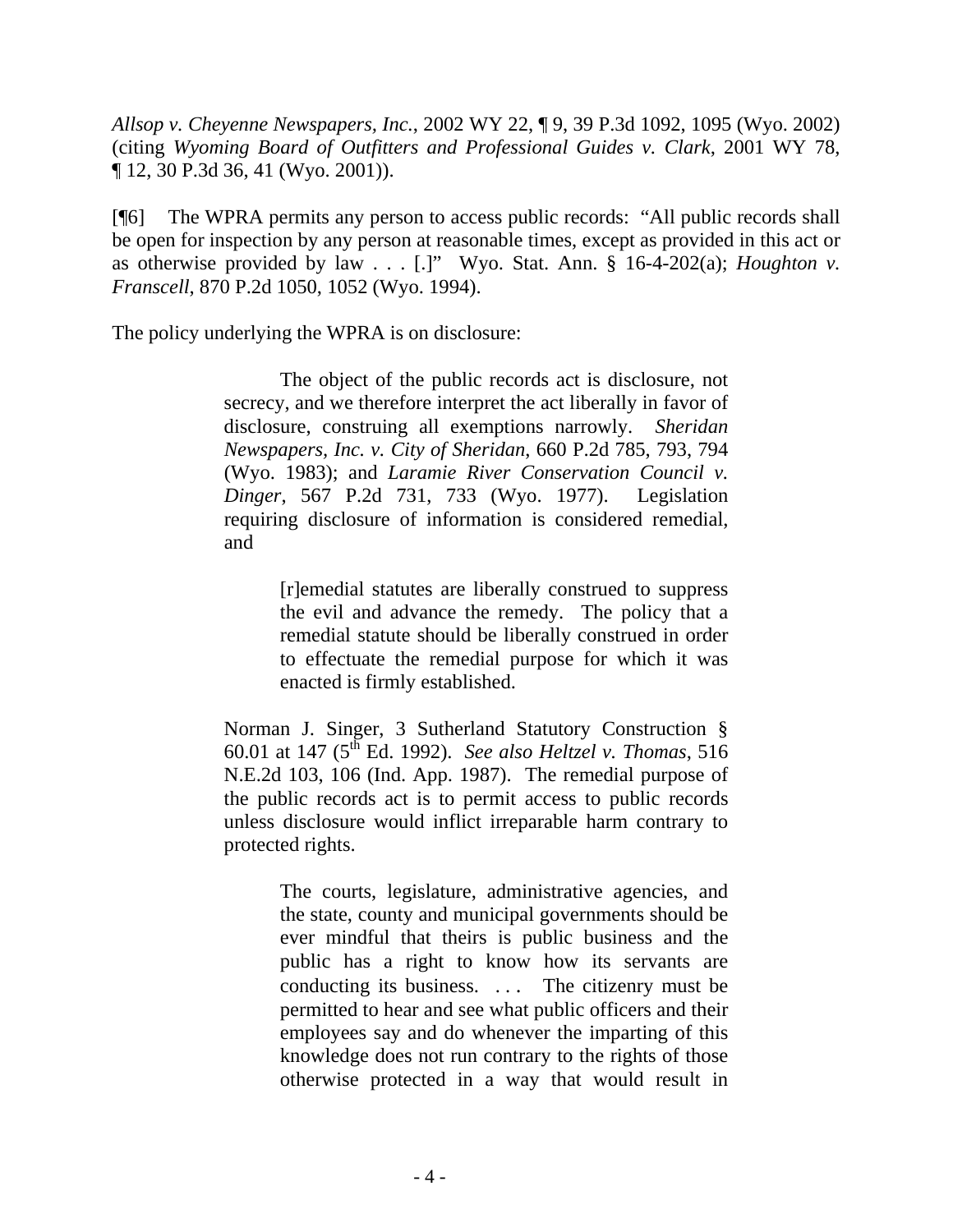disclosure having the effect of inflicting such irreparable harm as is recognized at law.

*Sheridan Newspapers*, 660 P.2d at 791.

*Houghton*, 870 P.2d at 1052; see also *Allsop*, at ¶¶ 10-13; 39 P.3d at 1095-96; *Wyoming Department of Transportation v. International Union of Operating Engineers Local Union 800*, 908 P.2d 970, 973 (Wyo. 1995).

## **DISCUSSION**

[¶7] The question we must answer in determining whether or not the tape was public record is if it was "made by the … [University] … or received by [it] in connection with the transaction of public business ... [.]" Wyo. Stat. Ann.  $\S$  16-4-201(a)(v). The district court concluded below, and the University argues here, that the tape was not "*made*" by the University in connection with the transaction of public business because it was not an action authorized by the employment of Sheaffer or her subordinate. We need not make that determination today because we conclude that the tape at issue here was "*received* . . . in connection with the transaction of public business".

[¶8] The tape was received into the possession of the director of the University's Auxiliary Services in connection with the investigation into Sheaffer's conduct. "Received" is not defined in the WPRA. Turning to the ordinary and obvious meaning of the word, it is apparent that the tape was "received" by the University:

> To acquire or take (something given, offered, or transmitted): get … To take in or hold.

Webster's II New College Dictionary 946 ( $3<sup>rd</sup>$  ed. 2005). The critical inquiry then is whether or not the University received the tape "in connection with the transaction of public business." The University contends that it was not, because the tape was retrieved as evidence in connection with an internal personnel, and an external, criminal investigation,<sup>[5](#page-6-0)</sup> and Sheaffer's misconduct could not "lead to the creation of a legitimate public record." In contrast, Sheaffer argues that the University taking possession of the tape in connection with the internal personnel investigation made the tape a public record. We agree with Sheaffer.

<span id="page-6-0"></span><sup>&</sup>lt;sup>5</sup> As briefly noted in the factual recitation, no criminal charges resulted from the investigation. The Albany County & Prosecuting Attorney's Office concluded that because the Traffic Appeals Committee meeting was held in an area accessible by the public and the Committee took no steps to restrict access the circumstances did not "justify the expectation that the communication [was] not subject to interception." See Wyo. Stat. Ann. §§ 7-3-701 and 7-3-702 (LexisNexis 2005). While the record is not entirely clear, it appears that the tape remained (and continues to remain) in the University's possession throughout all of the investigations.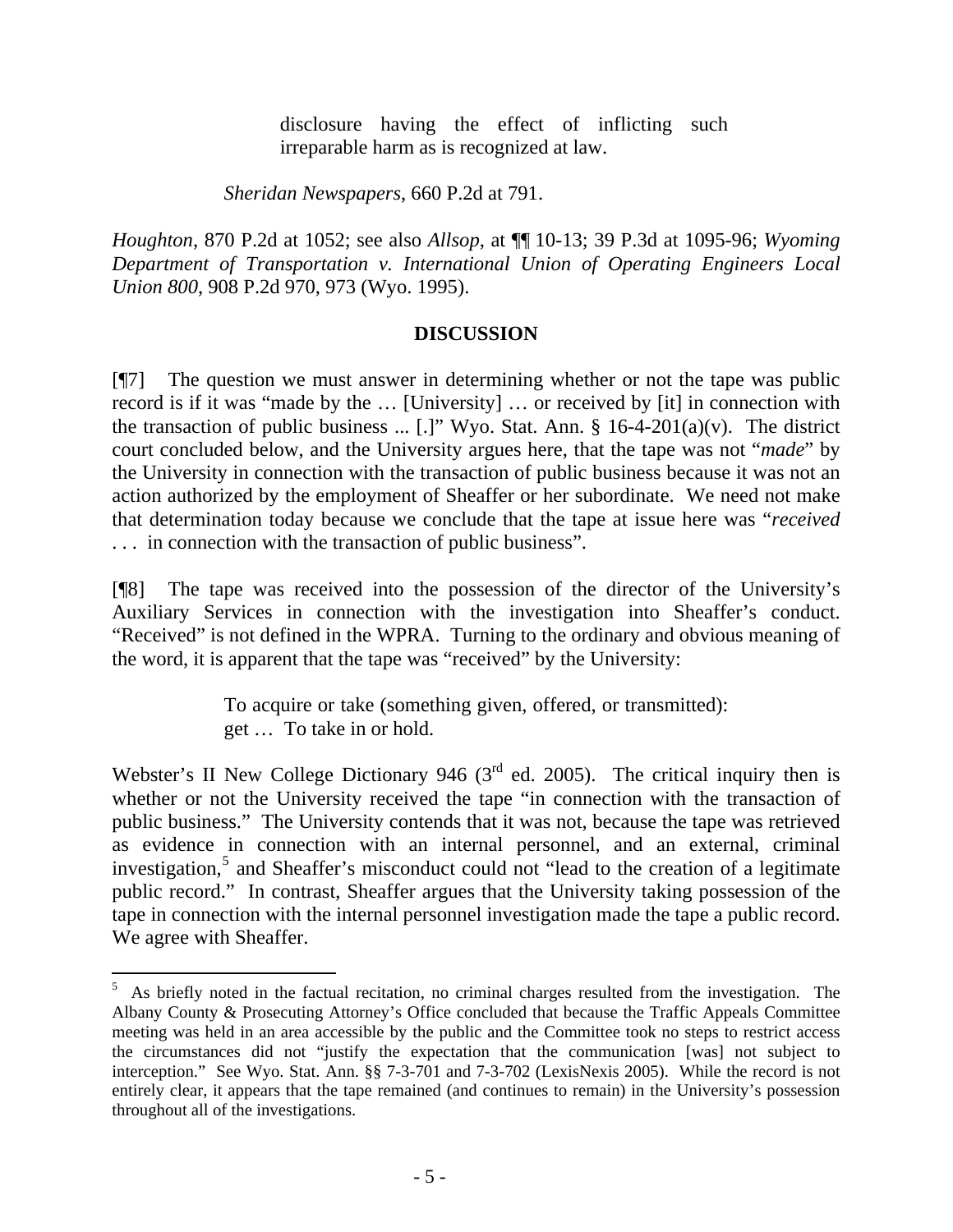[¶9] While the term "public business" is not defined within the WPRA, the ordinary and obvious meaning of it is sufficiently broad enough to encompass an investigation into misconduct by a public employee in the performance of his or her duties:

> The public has an interest in learning about the operation and functioning of a public agency … and the work-related conduct of public employees; in gaining information to evaluate the expenditure of public funds and the functioning of a public institution or agency; in having information openly available to them so that they can be confident in the operation of their government; and in [e]nsuring that both the activity of public employees suspected of wrongdoing and the conduct of those public employees who investigate the suspects is open to public scrutiny.

*Fincher v. State*, 497 S.E.2d 632, 636 (Ga. App. 1998). Other states have found the records of investigations to be public under their particular statutory scheme: *Griffin v. City of Knoxville*, 821 S.W.2d 921 (Tenn. 1991) (Handwritten notes of state representative who committed suicide were "received in connection with the transaction of official business" when seized as part of investigation into the death and were, therefore, public records subject to inspection.); *Bakersfield City School District v. The Superior Court of Kern County*, 118 Cal.App.4<sup>th 1041, 13 Cal. Rptr. 3d 517 (Cal. App. 5<sup>th</sup>)</sup> App. Dist. 2004) (Complaint against teacher alleging sexual misconduct was a public record open for disclosure because public employee's right to privacy must give way to public's right to know.); *Irvin v. Macon Telegraph Pub. Co.*, 253 Ga. 43, 316 S.E.2d 449 (Ga. 1984) (Records of an investigation by state Department of Agriculture into allegations of civil and criminal misconduct by department employees were public records.); Andrea G. Nadel, Annotation, *What Constitutes Personal Matters Exempt from Disclosure by Invasion of Privacy Exemption Under State Freedom of Information Act*, 26 A.L.R. 4<sup>th</sup> 666 § 3 (1983 & 2005 Supp.) (collecting cases); Andrea G. Nadel, Annotation, *What Are "Records" of Agency Which Must Be Made Available Under State Freedom of Information Act*, 27 A.L.R.  $4^{th}$  680 § 3; *cf.* § 4 (1984 & 2005 Supp) (collecting cases).

[¶10] A review of the language of the WPRA supports the conclusion that the tape is a public record. The WPRA enumerates exemptions from disclosure for certain public records. Wyo. Stat. Ann. § 16-4-203. Subsection (a) provides that the "custodian of any public records shall allow any person the right of inspection of the records or any portion thereof except on one (1) or more of the following grounds or as provided in subsection (b) or (d) of this section[.]" Subsection (d) contains a provision concerning records relating to investigations of violations of internal personnel rules or policies: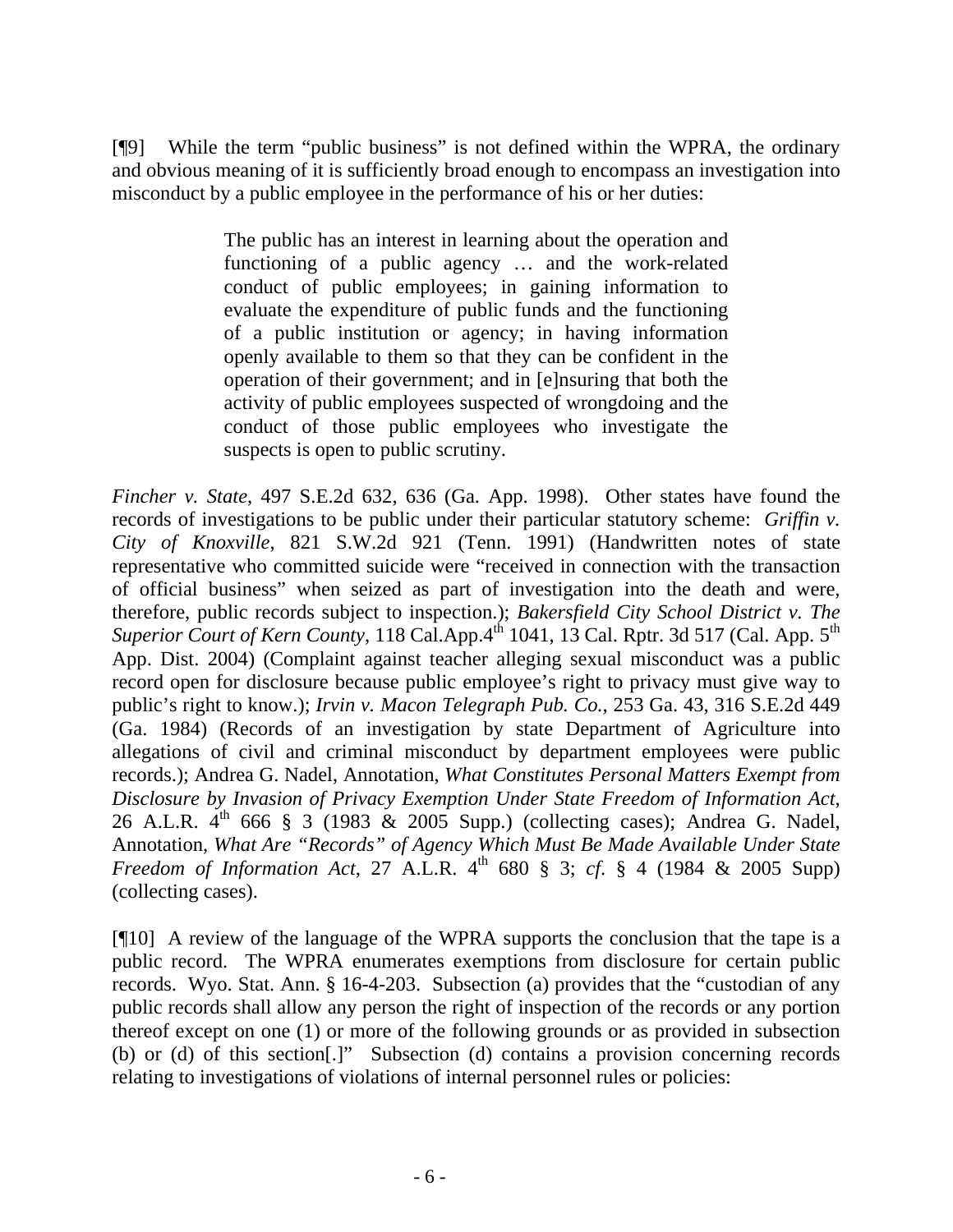Records or information compiled solely for purposes of investigating violations of, and enforcing, internal personnel rules or personnel policies the disclosure of which would constitute a clearly unwarranted invasion of personal privacy[.]

Wyo. Stat. Ann. § 16-4-203(d)(xi). The clear implication of this subsection is that records not within any of the enumerated exemptions are public records as there would be no need for an exemption if the records of an investigation of violations of internal personnel rules or policies were not initially construed to be public records. It is also consistent with, and furthers, the WPRA's policy of public disclosure. The University's position would render the need for this exemption irrelevant. We will not read statutes in a manner that would render any portion of them superfluous. *SOS Staffing Services, Inc. v. Fields*, 2002 WY 141, ¶ 11, 54 P.3d 761, 764 (Wyo. 2002).

[¶11] The University responds that the content of the tape is irrelevant in that the misconduct was the act of taping itself and, therefore, the contents of the tape should not be open to public inspection. The University cites no authority to support its position. The WPRA contains no language that could be construed to support the distinction the University attempts to draw. Under the WPRA, a public record is either open to inspection by the public or it is exempt. The University would effectively have this Court carve out a judicially created exemption. That would be contrary to the remedial purposes of the WPRA and we decline to do so.

[¶12] Since the tape was received by a governmental entity covered by the WPRA "in connection with the transaction of public business" – an investigation into alleged misconduct by a public employee – it is a public record subject to inspection by any member of the public absent the application of any statutory exemption.<sup>[6](#page-8-0)</sup>

[¶13] As noted, finding the tape to be a public record necessitates a second inquiry: whether any exemption applies that would allow the record custodian to deny the public the right of inspection. See Wyo. Stat. Ann. § 16-4-203. Exemptions are construed narrowly. *Allsop*, ¶ 10, 39 P.3d at 1095; and *Houghton*, 70 P.2d at 1052. While the district court did not consider the applicability of any exemptions, the parties have argued

 $\overline{a}$ 

<span id="page-8-0"></span><sup>&</sup>lt;sup>6</sup> Any claim that categorizes records received in connection with an investigation of misconduct by a public employee as public records would "chill" or inhibit a governmental entity from fully investigating allegations of employee misconduct is not well taken. "Public scrutiny [can] never be a pretext for nonfeasance, misfeasance, or malfeasance." *Allsop*, ¶ 26, 39 P.3d at 1100, n.6. Further, the WPRA provides an exemption safeguarding against disclosure of any "clearly unwarranted invasion of personal privacy." § 16-4-203(d)(xi). We also note that the investigation at issue here has been completed and is closed. A request to view records from an open, on-going investigation may present different considerations under the WPRA.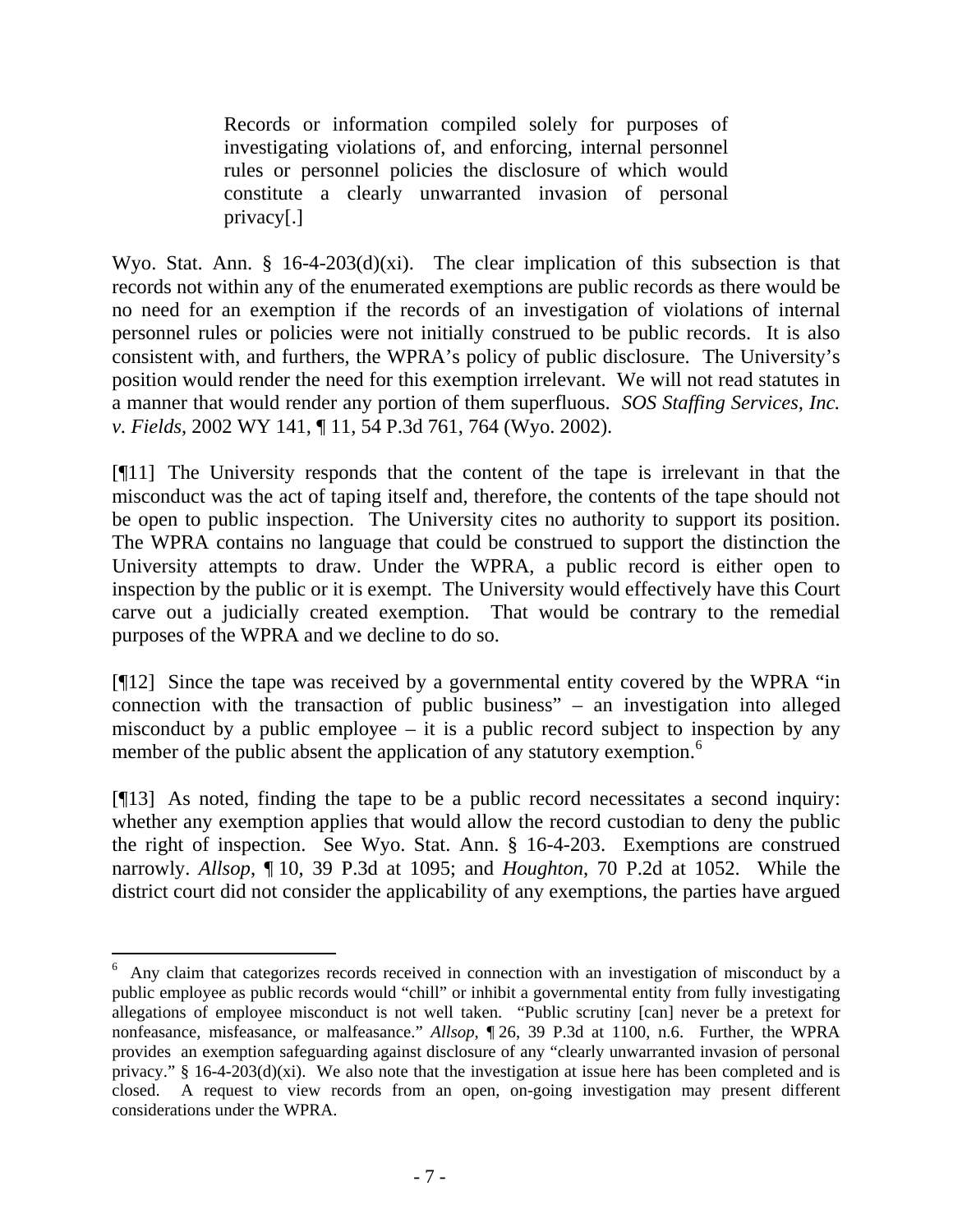the matter in their briefs, so we will succinctly address it in the interests of judicial efficiency.

[¶14] The University suggests that two exemptions apply to the tape. The first is § 16-4-  $203(d)(xi)$ , the language of which we have already set out above. The exemption allows the record custodian to deny public inspection if the record or information was compiled *solely* for purposes of investigating violations or enforcing internal personnel rules or policies, the disclosure of which would clearly constitute an unwarranted invasion of privacy. In this context, the word "solely" is equivalent to "exclusively." See Webster's New College Dictionary 1075 ( $3<sup>rd</sup>$  ed. 2005). The tape was not compiled "solely" or "exclusively" for purposes of the investigation; the tape pre-existed the investigation. The exemption simply is not applicable under these circumstances.

[ $\llbracket$ 15] The second exemption urged by the University is Wyo. Stat. Ann. § 16-4-203(g):

If, in the opinion of the official custodian of any public record, disclosure of the contents of the record would do substantial injury to the public interest, notwithstanding the fact that the record might otherwise be available to public inspection, he may apply to the district court of the district in which the record is located for an order permitting him to restrict disclosure. After hearing, the court may issue an order upon a finding that disclosure would cause substantial injury to the public interest. The person seeking permission to examine the record shall have notice of the hearing served upon him in the manner provided for service of process by the Wyoming Rules of Civil Procedure and has the right to appear and be heard.

It is premature for us to consider any argument under this exemption. There is nothing in the record indicating that the University filed an application or that service was effectuated pursuant to the subsection. Of course, there was also no hearing held nor any findings made by the district court since it never considered the applicability of any exemptions having found that the tape was not a public record. Upon remand, the University is free to pursue exemption of the tape from disclosure pursuant to this subsection if it desires.

[¶16] As a final matter, the parties raise the issue of redaction. We have recognized that redaction is an appropriate remedy when portions of an otherwise disclosable public record may be subject to an exemption. *Allsop*, ¶ 30, 39 P.3d. at 1101. Sheaffer argues that since the University did not present any evidence supporting redaction, that the remedy should not be available in this case. To this point in the proceedings the question of redaction has been premature, as there has been no evidentiary hearing. The district